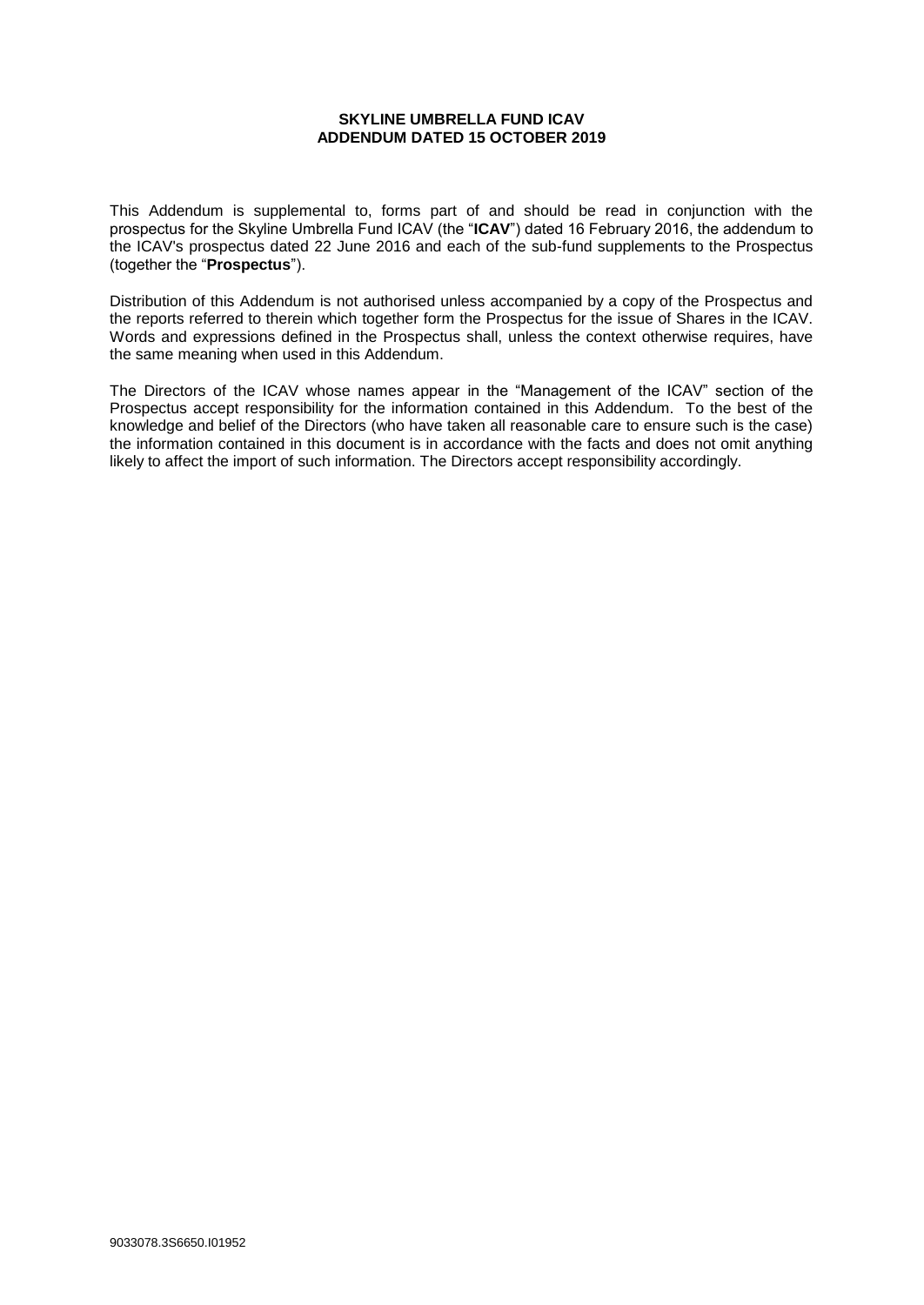# **1. DEFINITIONS**

1.1 The definition of "EU Member States" in the "Definitions" section of the Prospectus shall be deleted in its entirety and replaced by the following:

*"EU Member States" means the Member States of the European Union from time to time;*

## **2. RISK FACTORS**

2.1 The "Risk Factors" section of the Prospectus shall be amended by the inclusion of the following:

## "*Brexit – Changes to the European Union and the Functioning and Applicability of the Treaty on European Union*

*On June 23, 2016, the United Kingdom held a referendum and voted to withdraw as a member of the EU and a party to the Treaty on European Union and its successor treaties. The outcome of this referendum has caused significant volatility in global financial markets and uncertainty about the integrity and functioning of the EU, both of which may persist for an extended period of time. The process for the United Kingdom withdrawing from the EU likely*  will take a number of years and the exact date of withdrawal is unknown. The United Kingdom formally notified the European Council of its intention to withdraw from the EU, triggering a two*year "divorce" period under Article 50 of the Treaty on European Union ("Article 50"), on March 29, 2017 during which the United Kingdom and the EU will attempt to negotiate a withdrawal agreement governing the United Kingdom's withdrawal from and its future relationship with the EU. Unless an extension is agreed upon by all member states of the EU prior to 31 October 2019, the United Kingdom's withdrawal will be effective as of that date, regardless of whether a withdrawal agreement has been finalised. Areas affected by the uncertainty created by the United Kingdom's vote to withdraw from the EU include, but are not limited to, trade within Europe, foreign direct investment in Europe, the scope and functioning of European regulatory frameworks (including with respect to the regulation of UK-based investment managers and the distribution and marketing of UCITS), industrial policy pursued within European countries, immigration policy pursued within European countries, the regulation of the provision of financial services within and to persons in Europe and trade policy within European countries and internationally.* 

*The impact of this unique process is difficult to predict at this stage as it will depend on a range of factors, including on how and to what timescale the negotiations develop. The process itself and/or the uncertainty associated with it may, at any stage, adversely affect the return on the ICAV and its investments. There may be detrimental implications for the value of the ICAV's investments and/or its ability to implement its investment programme. This may be due to, among other things:* 

- *• increased uncertainty and volatility in UK, EU and other financial markets;*
- *• fluctuations in asset values;*
- *• fluctuations in exchange rates between sterling, the euro, the dollar and other currencies;*
- *• increased illiquidity of investments located, listed or traded within the UK, the EU or elsewhere;*
- *• changes in the willingness or ability of financial and other counterparties to enter into transactions, or the price at which and terms on which they are prepared to transact; and/or*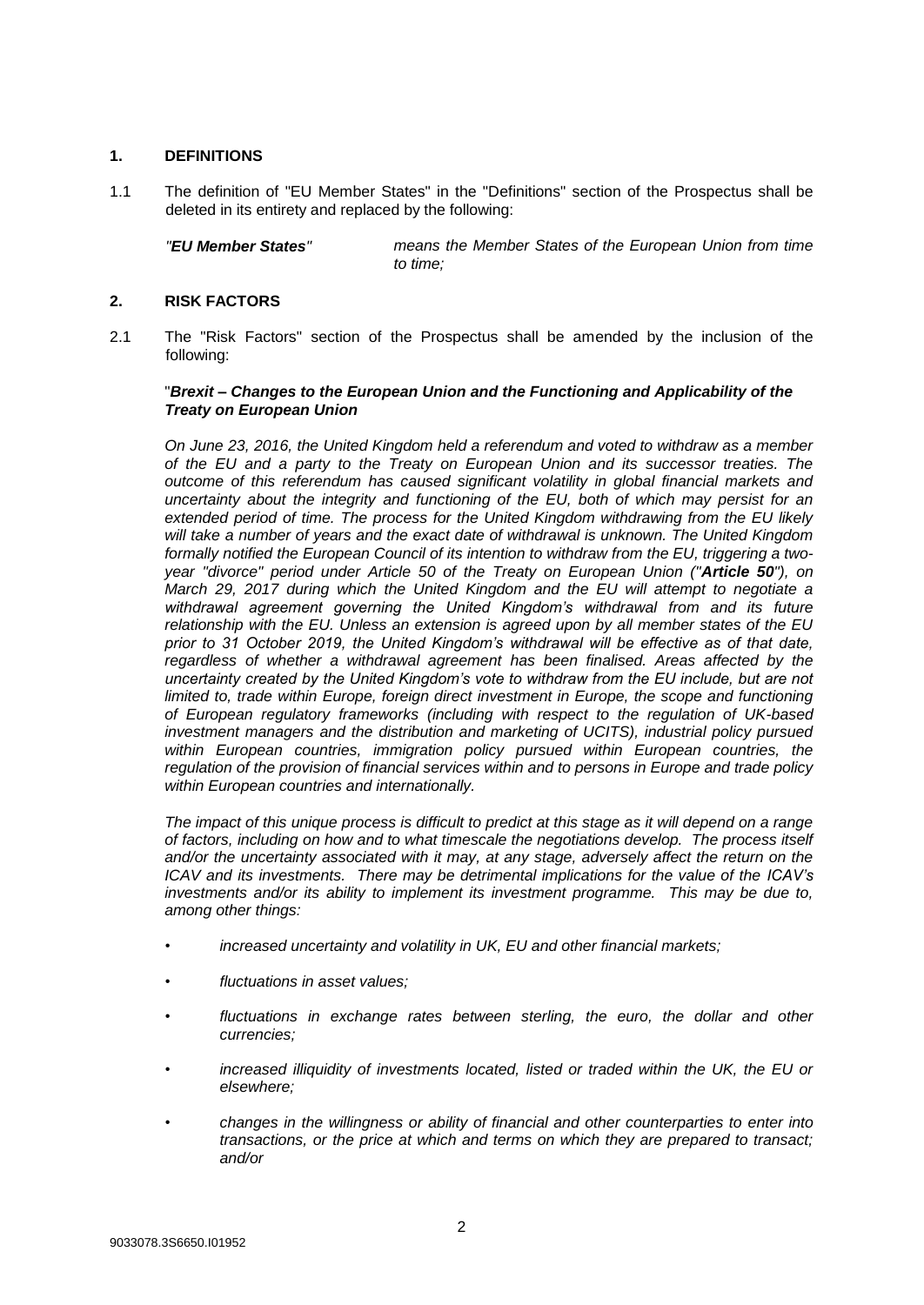*• changes in legal and regulatory regimes to which the ICAV, the Investment Manager and/or certain of the ICAV's assets are or become subject.*

*Once the arrangements which will apply to the United Kingdom's relationships with the EU and other countries have been established, or if the United Kingdom ceases to be a member of the EU without having agreed such arrangements or before such arrangements become effective, the Investment Manager (or any of its affiliates) and/or the ICAV may need to be restructured, either to enable a Fund's objectives fully to be pursued or to enable the Investment Manager (or any of its affiliates or delegates) to fulfil most effectively its functions in relation to the ICAV. This may increase costs or make it more difficult for a Fund to pursue its investment objective.*"

## **3. APPENDIX I**

3.1 Appendix I which is entitled "*Markets*" shall be deleted in its entirety and replaced by the following:

## *APPENDIX I*

#### *MARKETS*

*Subject to the provisions of the Central Bank Regulations and with the exception of permitted investments in unlisted securities, the ICAV will only invest in securities listed or traded on the following stock exchanges and regulated markets which meets with the regulatory criteria (regulated, operate regularly, be recognised and open to the public):*

- *1 (a) any stock exchange which is:*
	- *- located in an EEA Member State;*
	- *located in a state which is a member of the Organisation for Economic Co-Operation and Development; or*
	- *- located in Australia, Canada, Hong Kong, Japan, New Zealand, Switzerland, United Kingdom, United States of America; or*
	- *(b) any stock exchange included in the following list:-*

| Bolsa de Comercio de Santa Fe, Bolsa de Comercio  |
|---------------------------------------------------|
| de Corboda, Buenos Aires Stock Exchange, Bolsa de |
| Comercio Rosario:                                 |
| Bahrain Stock Exchange;                           |
| Bolsa de Valores de Sao Paulo;                    |
| Santiago Stock Exchange;                          |
| Shanghai Stock Exchange and Shenzhen Stock        |
| Exchange;                                         |
| Egyptian Stock Exchange;                          |
| Mumbai Stock Exchange, Calcutta Stock Exchange,   |
| Madras Stock Exchange, Delhi Stock Exchange and   |
| the National Stock Exchange of India;             |
| Indonesia Stock Exchange;                         |
| Amman Exchange (Stock Market);                    |
| Kuwait Stock Exchange;                            |
| Bursa Malaysia;                                   |
| Bolsa Mexicana de Valores;                        |
| <b>Muscat Securities Market;</b>                  |
| Bolsa de Valores de Lima;                         |
| Philippines Stock Exchange;                       |
| Qatar Exchange;                                   |
| RTS Stock Exchange, MICEX;                        |
| Singapore Exchange;                               |
|                                                   |